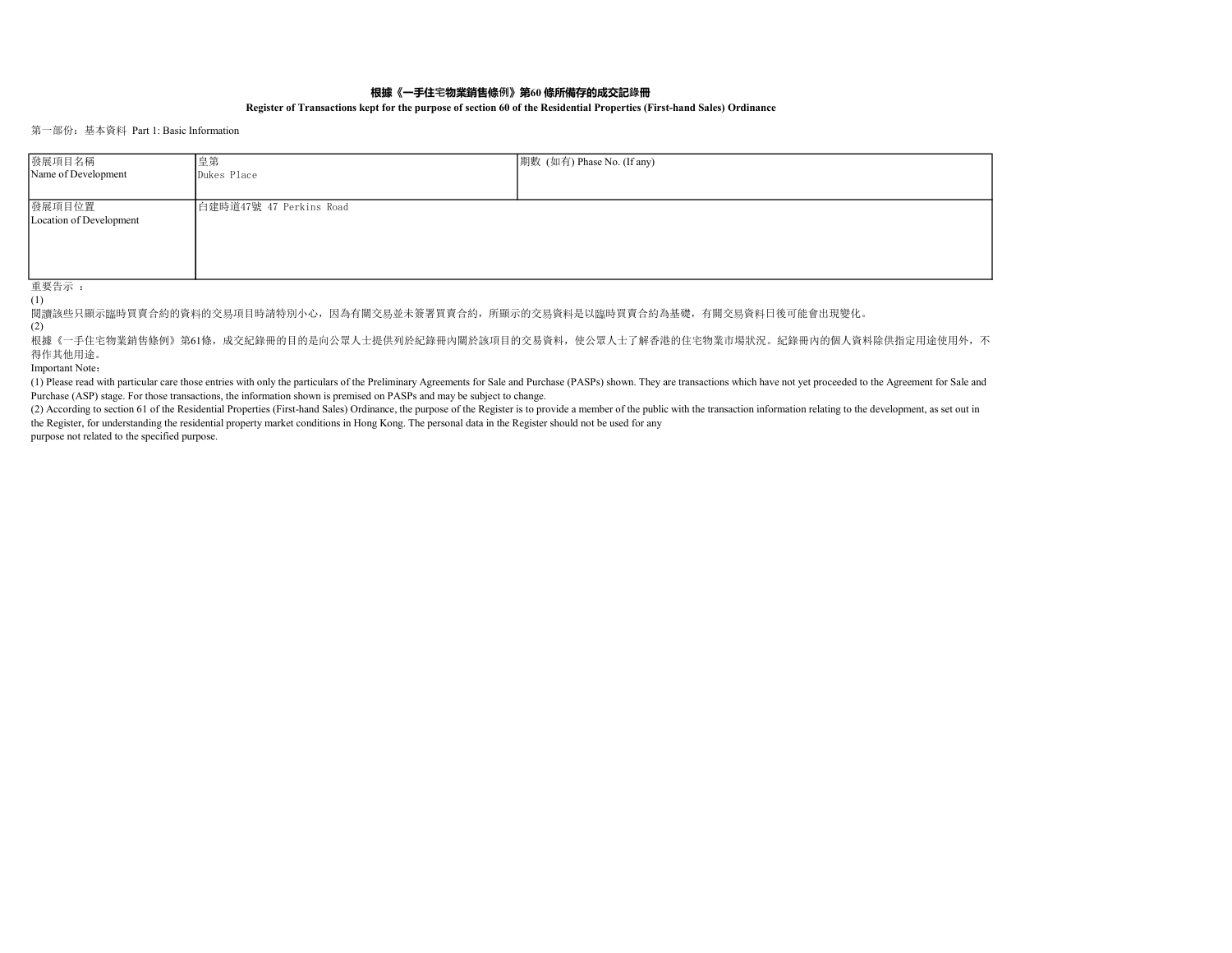| 第二部份: 交易資料 Part 2: Information on Transactions |  |  |  |
|------------------------------------------------|--|--|--|
|------------------------------------------------|--|--|--|

| (A)                                                                          | (B)                          | (C)                                                                                                                       |                           |                                     | (D)                                                                    |                                                                                                                      | (E)                              | (F)                                                                                      | (G)                                                                                                                                                                                                                                                                                                                                                                                                                                                                                                                                                                                                                                                                                                                                                                                                                                                                                                            | (H)                                                              |
|------------------------------------------------------------------------------|------------------------------|---------------------------------------------------------------------------------------------------------------------------|---------------------------|-------------------------------------|------------------------------------------------------------------------|----------------------------------------------------------------------------------------------------------------------|----------------------------------|------------------------------------------------------------------------------------------|----------------------------------------------------------------------------------------------------------------------------------------------------------------------------------------------------------------------------------------------------------------------------------------------------------------------------------------------------------------------------------------------------------------------------------------------------------------------------------------------------------------------------------------------------------------------------------------------------------------------------------------------------------------------------------------------------------------------------------------------------------------------------------------------------------------------------------------------------------------------------------------------------------------|------------------------------------------------------------------|
| 臨時買賣合約的 買賣合約的日<br>日期<br>(日-月-年) Date of (日-月-年) Date<br>PASP (DD-MM<br>YYYY) | 期<br>of ASP (DD-<br>MM-YYYY) | 終止買賣<br>合約的日期<br>(如適用)<br>$(\Box - \Box - \not\equiv -$ Date of<br>termination of ASP<br>(if applicable) (DD-<br>MM-YYYY) | 大廈名稱<br><b>Block Name</b> | (如包括車位,請一併提供有關車位的資料)<br>樓層<br>Floor | 住宅物業的描述<br>Description of Residential Property<br>space)<br>單位<br>Unit | (if parking space is included, please also provide details of the parking<br>車位(如有)<br>Car-parking space (if<br>any) | 成交金額<br><b>Transaction Price</b> | 售價修改的細節<br>及日期(日-月-年)<br>Details and date<br>(DD-MM-YYYY)<br>of any revision of<br>price | 支付條款<br>Terms of Payment                                                                                                                                                                                                                                                                                                                                                                                                                                                                                                                                                                                                                                                                                                                                                                                                                                                                                       | 買方是賣方的有關連人士<br>The purchaser is a related party<br>to the vendor |
|                                                                              | 11/1/2020                    |                                                                                                                           | 皇第<br><b>Dukes Place</b>  | 8 & 9                               | $\mathbf{A}$<br>(Duplex)                                               | R11 & R12                                                                                                            | \$176,452,000                    |                                                                                          | 臨時訂金即樓價 10%於投標書獲賣方接納當日(即接納書的日期)已繳付<br>A deposit equivalent to 10% of the purchase price has been paid upon the tender being accepted by the Vendor (i.e. the date of the Letter of<br>Acceptance)<br>加付樓價即樓價 10% 於接納書的日期後 15日内缴付<br>A part payment equivalent to 10% of the purchase price shall be paid within 15 days after the date of the Letter of Acceptance<br>加付樓價即樓價 5% 於接納書的日期 後 60日内缴付<br>A part payment equivalent to 5% of the purchase price shall be paid within 60 days after the date of the Letter of Acceptance<br>加付樓價即樓價 10% 於接納書的日期 後 90日內繳付<br>A part payment equivalent to 10% of the purchase price shall be paid within 90 days after the date of the Letter of Acceptance<br>樓價 65% 於接納書的日期後 270 日內繳付<br>65% of the purchase price shall be paid within 270 days after the date of the Letter of Acceptance<br>印花稅過渡性貸款 (見備註7(a))<br>Stamp Duty Transitional Loan (See Remark 7(a)) |                                                                  |
|                                                                              | 21/4/2020                    |                                                                                                                           | 皇第<br><b>Dukes Place</b>  | 6 & 7                               | $\mathbf{A}$<br>(Duplex)                                               | R7 & R8                                                                                                              | \$168,000,000                    |                                                                                          | 臨時訂金即樓價 10%於投標書獲賣方接納當日(即接納書的日期)已繳付<br>A deposit equivalent to 10% of the purchase price has been paid upon the tender being accepted by the Vendor (i.e. the date of the Letter of<br>Acceptance)<br>加付樓價即樓價 10%於接納書的日期後 30日內織付<br>A part payment equivalent to 10% of the purchase price shall be paid within 30 days after the date of the Letter of Acceptance<br>樓價 80% 於接納書的日期後 90日内缴付<br>80% of the purchase price shall be paid within 90 days after the date of the Letter of Acceptance                                                                                                                                                                                                                                                                                                                                                                                                               |                                                                  |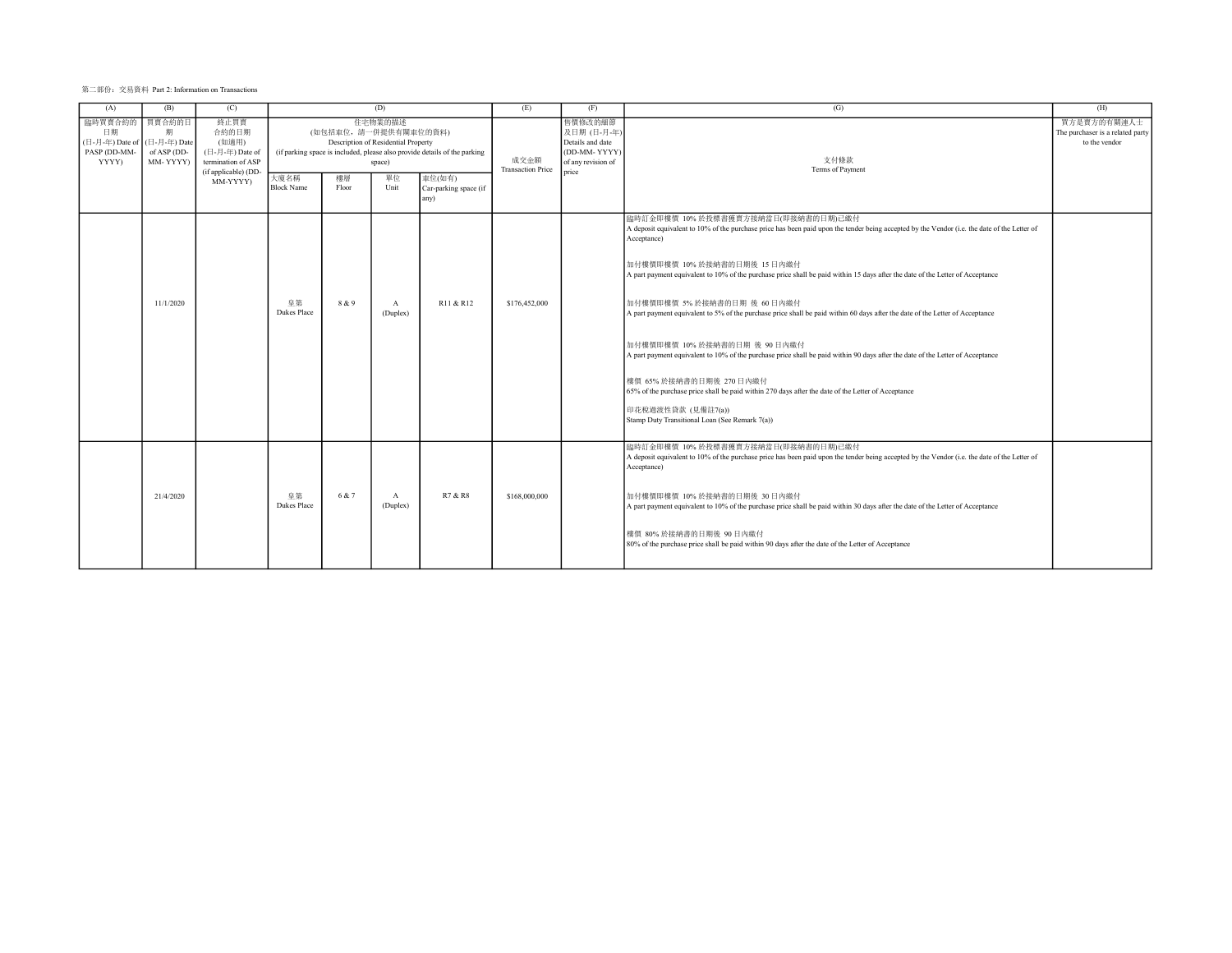| (A)                                                      | (B)                                                    | (C)                                                                                                 |                           |                                     | (D)                                                                    |                                                                                                                      | (E)                              | (F)                                                                                       | (G)                                                                                                                                                                                                                                                                                                                                                                                                                                                                                                   | (H)                                                              |
|----------------------------------------------------------|--------------------------------------------------------|-----------------------------------------------------------------------------------------------------|---------------------------|-------------------------------------|------------------------------------------------------------------------|----------------------------------------------------------------------------------------------------------------------|----------------------------------|-------------------------------------------------------------------------------------------|-------------------------------------------------------------------------------------------------------------------------------------------------------------------------------------------------------------------------------------------------------------------------------------------------------------------------------------------------------------------------------------------------------------------------------------------------------------------------------------------------------|------------------------------------------------------------------|
| 臨時買賣合約的<br>日期<br>(日-月-年) Date of<br>PASP (DD-MM<br>YYYY) | 買賣合約的日<br>期<br>(日-月-年) Date<br>of ASP (DD-<br>MM-YYYY) | 終止買賣<br>合約的日期<br>(如適用)<br>(日-月-年) Date of<br>termination of ASP<br>(if applicable) (DD-<br>MM-YYYY) | 大廈名稱<br><b>Block Name</b> | (如包括車位,請一併提供有關車位的資料)<br>樓層<br>Floor | 住宅物業的描述<br>Description of Residential Property<br>space)<br>單位<br>Unit | (if parking space is included, please also provide details of the parking<br>車位(如有)<br>Car-parking space (if<br>any) | 成交金額<br><b>Transaction Price</b> | 售價修改的細節<br>及日期 (日-月-年)<br>Details and date<br>(DD-MM-YYYY)<br>of any revision of<br>price | 支付條款<br>Terms of Payment                                                                                                                                                                                                                                                                                                                                                                                                                                                                              | 買方是賣方的有關連人士<br>The purchaser is a related party<br>to the vendor |
|                                                          | 18/5/2020                                              |                                                                                                     | 皇第<br><b>Dukes Place</b>  | 17                                  | $\boldsymbol{A}$<br>(Simplex)                                          | R1 & R2                                                                                                              | \$219,296,000                    |                                                                                           | 臨時訂金即樓價 10%於投標書獲賣方接納當日(即接納書的日期)已繳付<br>A deposit equivalent to 10% of the purchase price has been paid upon the tender being accepted by the Vendor (i.e. the date of the Letter of<br>Acceptance)<br>加付樓價即樓價 10%於接納書的日期起 30日內缴付<br>A part payment equivalent to 10% of the purchase price shall be paid within 30 days after the date of the Letter of Acceptance<br>樓價 80% 於接納書的日期起 120 日內繳付<br>80% of the purchase price shall be paid within 120 days after the date of the Letter of Acceptance   |                                                                  |
|                                                          | 18/5/2020                                              |                                                                                                     | 皇第<br><b>Dukes Place</b>  | 18                                  | $\mathbf{A}$<br>(Simplex)                                              | R6                                                                                                                   | \$219,296,000                    |                                                                                           | 臨時訂金即樓價 10%於投標書獲賣方接納當日(即接納書的日期)已繳付<br>A deposit equivalent to 10% of the purchase price has been paid upon the tender being accepted by the Vendor (i.e. the date of the Letter of<br>Acceptance)<br>加付樓價即樓價 10% 於接納書的日期起 30日內織付<br>A part payment equivalent to 10% of the purchase price shall be paid within 30 days after the date of the Letter of Acceptance<br>樓價 80% 於接納書的日期起 120 日內繳付<br>80% of the purchase price shall be paid within 120 days after the date of the Letter of Acceptance  |                                                                  |
|                                                          | 26/5/2020                                              |                                                                                                     | 皇第<br><b>Dukes Place</b>  | 16                                  | $\mathbf{A}$<br>(Simplex)                                              | R3 & R5                                                                                                              | \$222,144,000                    |                                                                                           | 臨時訂金即樓價 10%於投標書獲賣方接納當日(即接納書的日期)己繳付<br>A deposit equivalent to 10% of the purchase price has been paid upon the tender being accepted by the Vendor (i.e. the date of the Letter of<br>Acceptance)<br>加付樓價即樓價 10% 於接納書的日期起 30 日內繳付<br>A part payment equivalent to 10% of the purchase price shall be paid within 30 days after the date of the Letter of Acceptance<br>樓價 80% 於接納書的日期起 120 日內繳付<br>80% of the purchase price shall be paid within 120 days after the date of the Letter of Acceptance |                                                                  |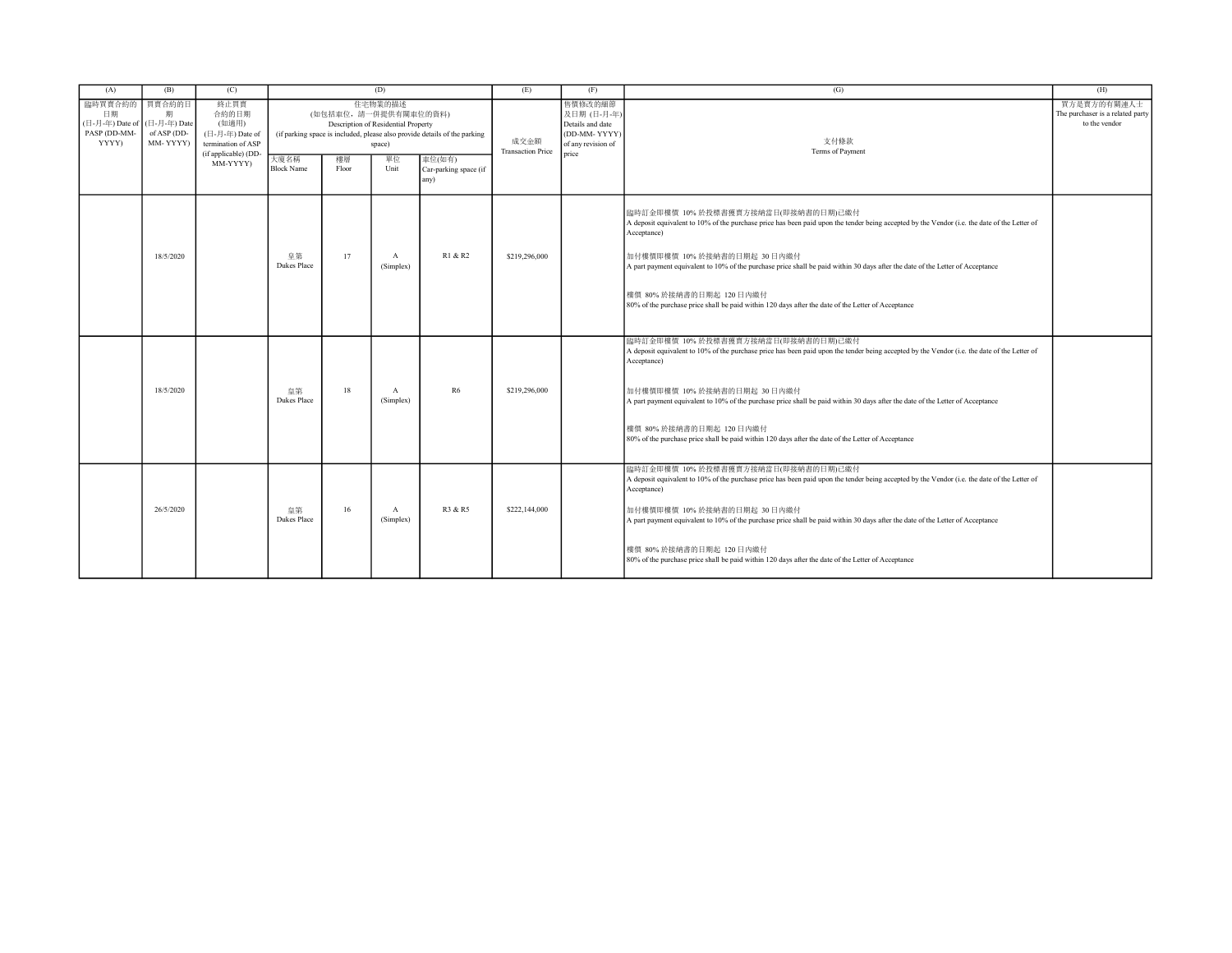| (A)                                                       | (B)                                                    | (C)                                                                                  | (D)                       |                      | (E)                                                      | (F)                                                                       | (G)                              | (H)                                                                              |                                                                                                                                                                                                                                                                                                                                                                   |                                                               |
|-----------------------------------------------------------|--------------------------------------------------------|--------------------------------------------------------------------------------------|---------------------------|----------------------|----------------------------------------------------------|---------------------------------------------------------------------------|----------------------------------|----------------------------------------------------------------------------------|-------------------------------------------------------------------------------------------------------------------------------------------------------------------------------------------------------------------------------------------------------------------------------------------------------------------------------------------------------------------|---------------------------------------------------------------|
| 臨時買賣合約的<br>日期<br>(日-月-年) Date of<br>PASP (DD-MM-<br>YYYY) | 買賣合約的日<br>期<br>(日-月-年) Date<br>of ASP (DD-<br>MM-YYYY) | 終止買賣<br>合約的日期 (如適用)<br>(日-月-年) Date of<br>termination of ASP<br>(if applicable) (DD- |                           | (如包括車位,請一併提供有關車位的資料) | 住宅物業的描述<br>Description of Residential Property<br>space) | (if parking space is included, please also provide details of the parking | 成交金額<br><b>Transaction Price</b> | 售價修改的細節<br>及日期 (日-月-年)<br>Details and date<br>(DD-MM-YYYY)<br>of any revision of | 支付條款<br>Terms of Payment                                                                                                                                                                                                                                                                                                                                          | 買方是賣方的有關連人士 The purchaser<br>is a related party to the vendor |
|                                                           |                                                        | MM-YYYY)                                                                             | 大廈名稱<br><b>Block Name</b> | 樓層<br>Floor          | 單位<br>Unit                                               | 車位(如有)<br>Car-parking space (if<br>any)                                   |                                  | price                                                                            |                                                                                                                                                                                                                                                                                                                                                                   |                                                               |
|                                                           | 8/6/2020                                               |                                                                                      | 皇第<br><b>DukesPlace</b>   | 5 & 6                | $\mathbf{B}$<br>(Duplex)                                 | <b>R17 &amp; R18</b><br>R29 & R35                                         | \$172,000,000                    |                                                                                  | 臨時訂金即樓價 10% 於投標書獲賣方接納當日(即接納書的日期)己織付<br>A deposit equivalent to 10% of the purchase price has been paid upon the tender being accepted by the Vendor (i.e. the date of the Letter of Acceptance)<br>加付樓價即樓價 10% 於接納書的日期起 30 日內織付<br>A part payment equivalent to 10% of the purchase price shall be paid within 30 days after the date of the Letter of Acceptance |                                                               |
|                                                           |                                                        |                                                                                      |                           |                      |                                                          |                                                                           |                                  |                                                                                  | 樓價 80%於接納書的日期起 90日內織付<br>80% of the purchase price shall be paid within 90 days after the date of the Letter of Acceptance                                                                                                                                                                                                                                        |                                                               |
|                                                           |                                                        |                                                                                      |                           |                      |                                                          |                                                                           |                                  |                                                                                  | 臨時訂金即樓價 10% 於投標書獲賣方接納當日(即接納書的日期)已繳付<br>A deposit equivalent to 10% of the purchase price has been paid upon the tender being accepted by the Vendor (i.e. the date of the Letter of Acceptance)                                                                                                                                                                   |                                                               |
|                                                           | 23/8/2020                                              |                                                                                      | 皇第<br>DukesPlace          | 10 & 11              | $\mathbf{A}$<br>(Duplex)                                 | R30 & R31                                                                 | \$200,000,000                    |                                                                                  | 加付樓價即樓價 10% 於接納書的日期起 30 日内繳付<br>A part payment equivalent to 10% of the purchase price shall be paid within 30 days after the date of the Letter of Acceptance                                                                                                                                                                                                    |                                                               |
|                                                           |                                                        |                                                                                      |                           |                      |                                                          |                                                                           |                                  |                                                                                  | 樓價 80%於接納書的日期起 120日內繳付<br>80% of the purchase price shall be paid within 120 days after the date of the Letter of Acceptance<br>買方將獲贈該物業內現有之傢俱及物件。                                                                                                                                                                                                                |                                                               |
|                                                           |                                                        |                                                                                      |                           |                      |                                                          |                                                                           |                                  |                                                                                  | The Purchaser shall receive the furniture and chattels currently displayed at the Property                                                                                                                                                                                                                                                                        |                                                               |
|                                                           | 9/9/2020                                               |                                                                                      | 皇第<br>DukesPlace          | 7 & 8                | $\, {\bf B}$<br>(Duplex)                                 | R9 & R10                                                                  | \$168,000,000                    |                                                                                  | 臨時訂金即樓價 10% 於投標書獲賣方接納當日(即接納書的日期)已繳付<br>A deposit equivalent to 10% of the purchase price has been paid upon the tender being accepted by the Vendor (i.e. the date of the Letter of Acceptance)<br>加付樓價即樓價 5% 於接納書的日期起 5日內繳付<br>A part payment equivalent to 5% of the purchase price shall be paid within 5 days after the date of the Letter of Acceptance      |                                                               |
|                                                           |                                                        |                                                                                      |                           |                      |                                                          |                                                                           |                                  |                                                                                  | 樓價 85%於接納書的日期起 60日內繳付<br>85% of the purchase price shall be paid within 60 days after the date of the Letter of Acceptance                                                                                                                                                                                                                                        |                                                               |
|                                                           |                                                        |                                                                                      |                           |                      |                                                          |                                                                           |                                  |                                                                                  | 臨時訂金即樓價 5% 於投標書獲賣方接納當日(即接納書的日期)己織付<br>A deposit equivalent to 5% of the purchase price has been paid upon the tender being accepted by the Vendor (i.e. the date of the Letter of Acceptance)                                                                                                                                                                     |                                                               |
|                                                           | 21/7/2021                                              |                                                                                      | 皇第<br>DukesPlace          | 15                   | $\,$ A<br>(Simplex)                                      | R17 & R18                                                                 | \$205,612,800                    |                                                                                  | 加付樓價即樓價 5% 於接納書的日期後 30日內織付<br>A part payment equivalent to 5% of the purchase price shall be paid within 30 days after the date of the Letter of Acceptance                                                                                                                                                                                                       |                                                               |
|                                                           |                                                        |                                                                                      |                           |                      |                                                          |                                                                           |                                  |                                                                                  | 樓價 90% 於2021年10月18日繳付<br>90% of the purchase price shall be paid on 18 October 2021<br>住宅停車位認購權 (見備註7(b))<br>Option to Purchase Parking Space (See Remark 7(b))                                                                                                                                                                                                   |                                                               |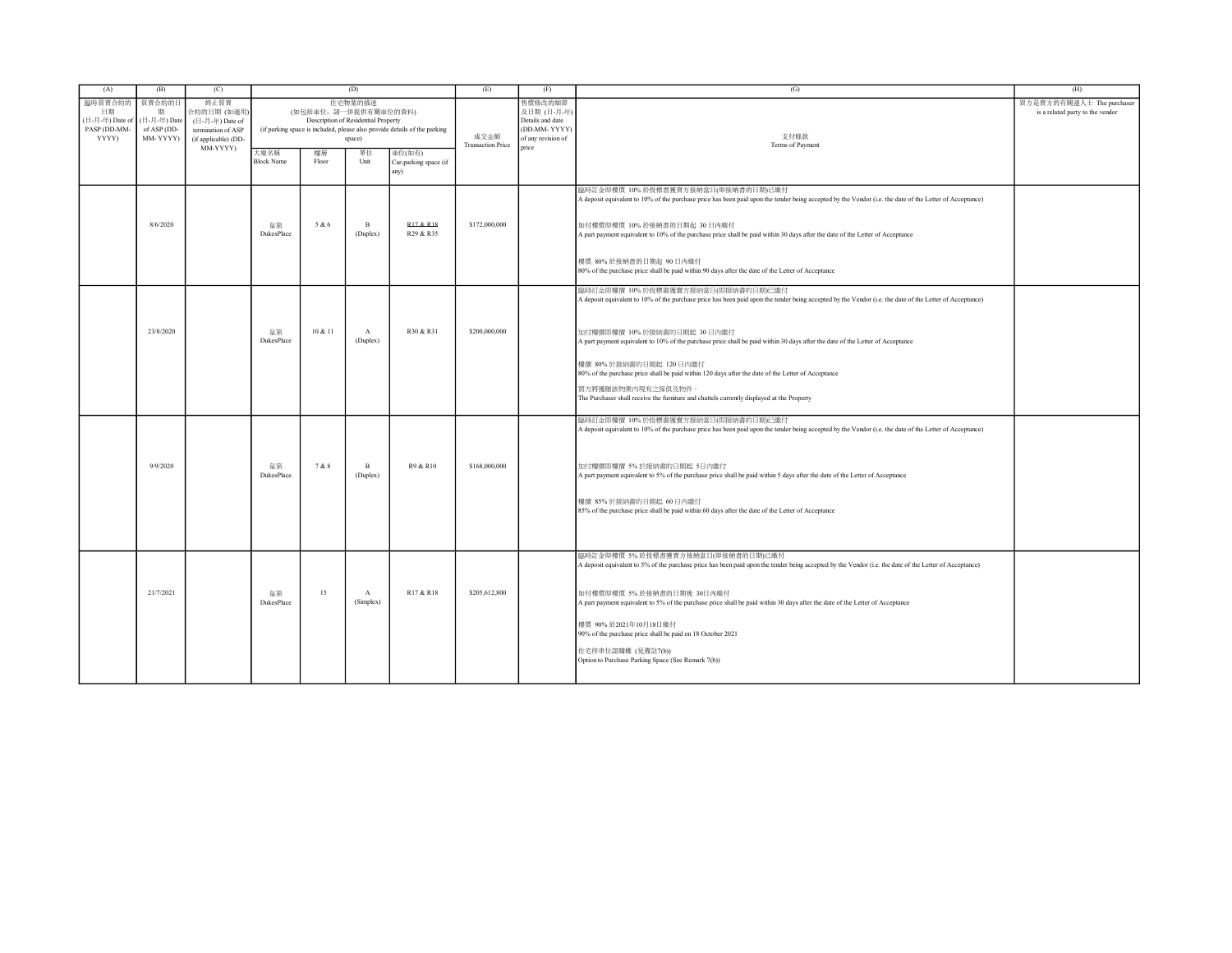| (A)                                                       | (B)                                                    | (C)                                                                                                                       | (D)                                                                                                                                                           |                                 |                                    |                                         | (E)                              | (F)                                                                                      | (G)                                                                                                                                                                                                                                                                                                                                                                                                                                                                                                                                                                                                                                                                                                                                                                                                                                                                                                                                                 | (H)                                                              |
|-----------------------------------------------------------|--------------------------------------------------------|---------------------------------------------------------------------------------------------------------------------------|---------------------------------------------------------------------------------------------------------------------------------------------------------------|---------------------------------|------------------------------------|-----------------------------------------|----------------------------------|------------------------------------------------------------------------------------------|-----------------------------------------------------------------------------------------------------------------------------------------------------------------------------------------------------------------------------------------------------------------------------------------------------------------------------------------------------------------------------------------------------------------------------------------------------------------------------------------------------------------------------------------------------------------------------------------------------------------------------------------------------------------------------------------------------------------------------------------------------------------------------------------------------------------------------------------------------------------------------------------------------------------------------------------------------|------------------------------------------------------------------|
| 臨時買賣合約的<br>日期<br>(日-月-年) Date of<br>PASP (DD-MM-<br>YYYY) | 買賣合約的日<br>期<br>(日-月-年) Date<br>of ASP (DD-<br>MM-YYYY) | 終止買賣<br>合約的日期<br>(如適用)<br>$(\Box - \Box - \not\exists \Box - \Box)$ Date of<br>termination of ASP<br>(if applicable) (DD- | 住宅物業的描述<br>(如包括車位,請一併提供有關車位的資料)<br>Description of Residential Property<br>(if parking space is included, please also provide details of the parking<br>space) |                                 |                                    |                                         | 成交金額<br><b>Transaction Price</b> | 售價修改的細節<br>及日期 (日-月-年)<br>Details and date<br>(DD-MM-YYYY<br>of any revision of<br>price | 支付條款<br>Terms of Payment                                                                                                                                                                                                                                                                                                                                                                                                                                                                                                                                                                                                                                                                                                                                                                                                                                                                                                                            | 買方是賣方的有關連人士<br>The purchaser is a related party<br>to the vendor |
|                                                           |                                                        | MM-YYYY)                                                                                                                  | 大廈名稱<br><b>Block Name</b>                                                                                                                                     | 樓層<br>Floor                     | 單位<br>Unit                         | 車位(如有)<br>Car-parking space (if<br>any) |                                  |                                                                                          |                                                                                                                                                                                                                                                                                                                                                                                                                                                                                                                                                                                                                                                                                                                                                                                                                                                                                                                                                     |                                                                  |
|                                                           | 5/8/2021                                               |                                                                                                                           | 皇第<br><b>Dukes Place</b>                                                                                                                                      | 9 & 10                          | $\mathbf{B}$<br>(Duplex)           | R19 & R20                               | \$185,000,000                    |                                                                                          | 臨時訂金即樓價 10%於投標書獲賣方接納當日(即接納書的日期)已繳付<br>A deposit equivalent to 10% of the purchase price has been paid upon the tender being accepted by the Vendor (i.e. the date of the Letter of<br>Acceptance)<br>樓價 90% 於接納書的日期起 120 日內繳付<br>90% of the purchase price shall be paid within 120 days after the date of the Letter of Acceptance<br>買方將獲贈該物業內現有之傢俱及物件。<br>The Purchaser shall receive the furniture and chattels currently displayed at the Property                                                                                                                                                                                                                                                                                                                                                                                                                                                                                             |                                                                  |
|                                                           | 23/5/2022                                              |                                                                                                                           | 皇第<br><b>Dukes Place</b>                                                                                                                                      | Basement &<br>Ground &<br>1 & 2 | $\mathbf{B}$<br>(Triplex)          | R <sub>23</sub> & R <sub>25</sub>       | \$334,240,000                    |                                                                                          | 臨時訂金即樓價 5% 於投標書獲賣方接納當日(即接納書的日期)已繳付<br>A deposit equivalent to 5% of the purchase price has been paid upon the tender being accepted by the Vendor (i.e. the date of the Letter of<br>Acceptance)<br>加付樓價即樓價 5% 於接納書的日期後 30日内繳付<br>A part payment equivalent to 5% of the purchase price shall be paid within 30 days after the date of the Letter of Acceptance<br>加付樓價即樓價 5%於接納書的日期 後 60日內繳付<br>A part payment equivalent to 5% of the purchase price shall be paid within 60 days after the date of the Letter of Acceptance<br>加付樓價即樓價 5% 於接納書的日期 後 90日内繳付<br>A part payment equivalent to 5% of the purchase price shall be paid within 90 days after the date of the Letter of Acceptance<br>樓價 80% 於接納書的日期後 180日內繳付<br>80% of the purchase price shall be paid within 180 days after the date of the Letter of Acceptance<br>買方將獲贈該物業內現有之傢俱及物件。<br>The Purchaser shall receive the furniture and chattels currently displayed at the Property |                                                                  |
|                                                           | 21/6/2022                                              |                                                                                                                           | 皇第<br><b>Dukes Place</b>                                                                                                                                      | 19 & 20                         | $\mathbf{A}$<br>(Master<br>Duplex) |                                         | \$480,000,000                    |                                                                                          | 成交金額已於簽署買賣合約之時付清<br>Transaction price was paid in full upon signing of the ASP.                                                                                                                                                                                                                                                                                                                                                                                                                                                                                                                                                                                                                                                                                                                                                                                                                                                                     | $\sqrt{*}$                                                       |
|                                                           | 21/6/2022                                              |                                                                                                                           | 皇第<br><b>Dukes Place</b>                                                                                                                                      | 21 & 22 & 23                    | $\mathbf{A}$<br>(Penthouse)        |                                         | \$680,000,000                    |                                                                                          | 成交金額已於簽署買賣合約之時付清<br>Transaction price was paid in full upon signing of the ASP.                                                                                                                                                                                                                                                                                                                                                                                                                                                                                                                                                                                                                                                                                                                                                                                                                                                                     | $\sqrt{*}$                                                       |

\*該交易為集團內部轉讓・買方是賣方於《一手住宅物業銷售條例》第59(7)(a)(iv)條所提述的有聯繫法團‧該條例第64(a)條下的例外情況適用。<br>\* The transaction is an intra group transfer. The purchaser is an associated corporation of the vendor referred to in section 59(7)(a)(iv) of the R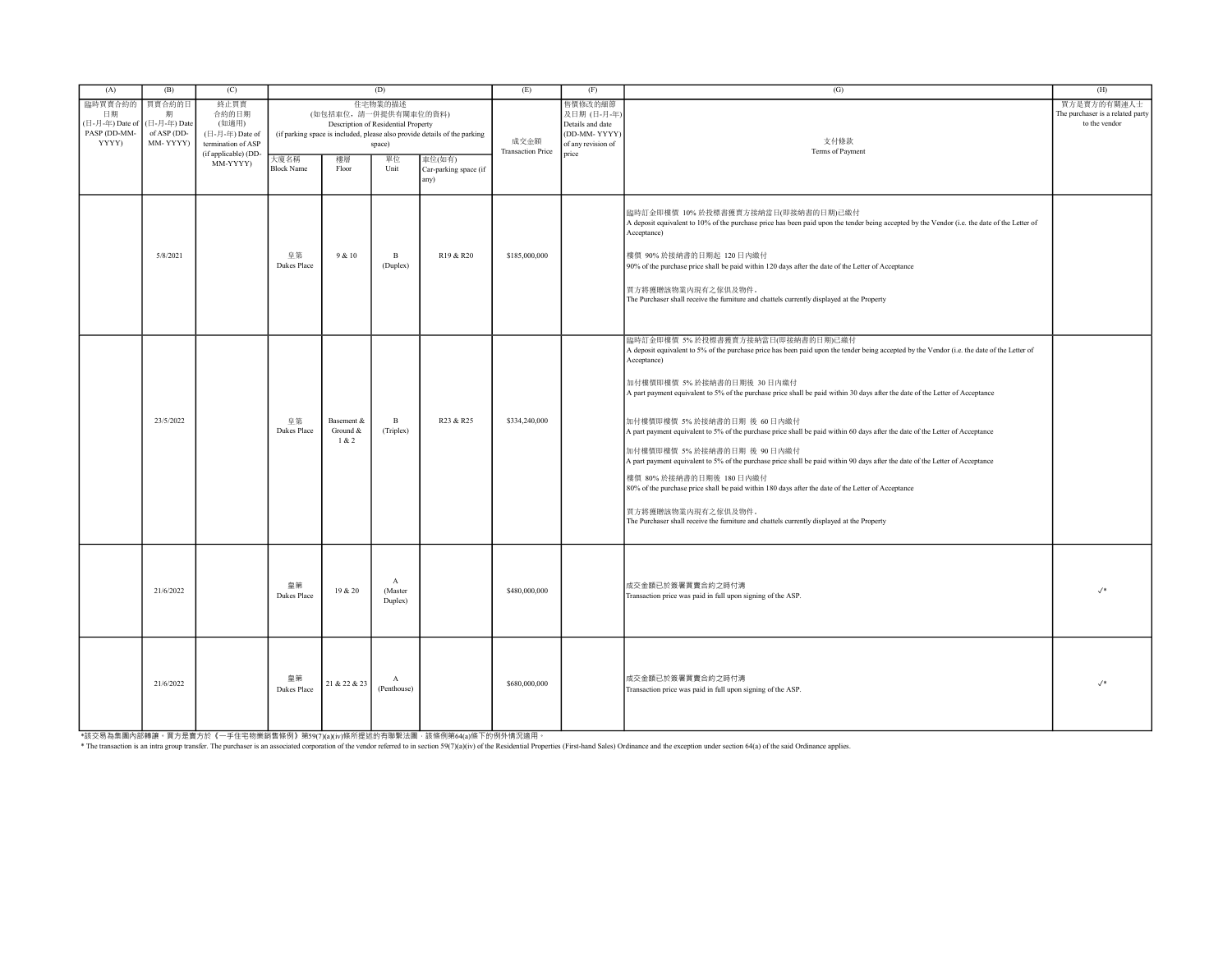第三部份:備註 Part 3: Remarks

1.關於臨時買賣合約的資料(即(A),(D),(E),(G)及(H)欄須於擁有人訂立該等臨時買賣合約之後的24小時內填入此記錄冊。在擁有人訂立買賣合約之後的1個工作日之內,賣方須在此紀錄冊內記入該合約的日期及在(H)欄所述的交易詳情有任何改動的情況下 ,須在此紀錄冊中修改有關記項。

Information on the PASPs (i.e. columns (A), (D), (E), (G) and (H)) should be entered into this register within 24 hours after the owner enters into the relevant PASPs. Within 1 working day after the date on which the owner enter the date of that agreement in this register and revise the entry in this register if there is any change in the particulars of the transaction mentioned in column (H).

2. 如買賣合約於某日期遭終止,賣方須在該日期後的1 個工作日內,在此紀錄冊(C)欄記入該日期。

If an ASP is terminated, the vendor must within 1 working day after the date of termination, enter that date in column (C) of this register.

3. 如在簽訂臨時買賣合約的日期之後的5 個工作日內未有簽訂買賣合約,賣方可在該日期之後的第6 個工作日在(B)欄寫上「簽訂臨時買賣合約後交易再未有進展」,以符合一手住宅物業銷售條例第59(2)(c)條的要求。

If the PASP does not proceed to ASP within 5 working days after the date on which the PASP is entered into, in order to fulfill the requirement under section 59(2)(c) of the Residential Properties (First-hand Sales) Ordina

date. 4. 在住宅物業的售價根據一手住宅物業銷售條例第35(2)條修改的日期之後的1 個工作日之內,賣方須將有關細節及該日期記入此紀錄冊(F)欄。

Within 1 working day after the date on which the price of a residential property is revised under section 35(2) of the Residential Properties (First-hand Sales) Ordinance, the Vendor must enter the details and that date in

5. 賣方須一直提供此記錄冊,直至發展項目中的每一住宅物業的首份轉讓契均已於土地註冊處註冊的首日完結。

The Vendor should maintain this Register until the first day on which the first assignment of each residential property in the development has been registered in the Land Registry.

6. 本記錄冊會在(H)欄以"✓ " 標示買方是賣方的有關連人士的交易。如有以下情況,某人即屬賣方的有關連人士 – (a) 該賣方屬法團,而該人是 – (i) 該賣方的董事,或該董事的父母、配偶或子女; (ii) 該賣方的經理; (iii) 上述董事、父母、配偶、子女或經理屬其董事或股東的私人公司; (iv) 該賣方的有聯繫法團或控權公司; (v) 上述有聯繫法團或控權公司的董事,或該董事的父母、配偶或子女;或 (vi) 上述有聯繫法團或控權公司的經理; (b) 該賣方屬個人,而該人是 – (i) 該賣方的父母、配偶或子女;或 (ii) 上述父母、配偶或子女屬其董事或股東的私人公司; 或 (c) 該賣方屬合夥,而該人是– (i) 該賣方的合夥人,或該合夥人的父母、配偶或子女;或 (ii) 其董事或股東為上述合夥人、父母、配偶或子女的私人公司。

6. The transactions in which the purchaser is a related party to the vendor will be marked with " $\checkmark$ " in column (H) in this register. A person is a related party to a vendor if-(a) where that vendor is a corporation, the person is – (i) a director of that vendor, or a parent, spouse or child of such a director; (ii) a manager of that vendor; (iii) a private company of which such a director, parent, spouse, child or manager is a director or shareholder; (iv) an associate corporation or holding company of that vendor; (v) a director of such an associate corporation or holding company, or a parent, spouse or child of such a director; or (vi) a manager of such an associate corporation or holding company (b) where that vendor is an individual, the person is – (i) a parent, spouse or child of that vendor; or (ii) a private company of which such a parent, spouse or child is a director or shareholder; or (c) where that vendor is a partnership, the person is – (i) a partner of that vendor, or a parent, spouse or child of such a partner; or (ii) a private company of which such a partner, parent, spouse, child is a director or shareholder

7. (G) 欄所指的支付條款包括售價的任何折扣,及就該項購買而連帶的贈品、財務優惠或利益。 For column (G), the terms of payment include any discount on the price, and any gift, or any financial advantage or benefit, made available in connection with the purchase

(a) 印花稅過渡性貸款

買方可向賣方或賣方的指定財務機構(統稱「指定財務機構」)申請印花稅過渡性貸款(「印花稅過渡性貸款」),主要條款 如下:

1.買方須於接納書的日期後 5 個工作日內向指定財務機構申請印花稅過渡性貸款。

2.買方須提供指定財務機構所要求的財務資料及文件。

3.印花稅過渡性貸款的到期日為按買賣合約付清該物業的樓價餘額的日期。

4.印花稅過渡性貸款之最高金額為該物業的樓價全數的15%.。利率為10% p.a.。如買方在到期日或之前準時還清印 花稅過渡性貸款,將獲豁免貸款利息。

5.所有印花稅過渡性貸款的法律文件須由指定財務機構之代表律師準備。買方無須支付任何申請貸款的手續費或法 律費用。如買方就印花稅過渡性貸款另行自聘律師作為其代表律師,買方須負責其代表律師有關費用及雜費。

6.買方須向賣方代表律師存放一筆款項,以使賣方代表律師安排在印花稅條例訂明的時限內讓印花稅署署長為買賣 合約加蓋印花。該筆款項金額相等於買賣合約20括加蓋買賣合約副本的定額費用)的從價印花稅及(如適用)買家印花稅的總額,減印花稅過渡性貸款的金額。 7.買方須於該物業成交日期前不少於 30 天內,向賣方代表律師發出證明已繳付買賣合約下須支付所有的印花稅的 文件。

8.本利益屬於買方個人所有,並且僅向作為該物業的買方提供 (為免疑問,不包括買方已購買或可能購買皇第的任何其他住宅物業)。在任何情況下,買方只可就每個住宅物業有權收取印花稅過渡性貸款一次。

9.買方在按揭申請中可能需要通知其銀行有關印花稅過渡性貸款的安排。銀行決定提供貸款額時可能會考慮上述之 優惠。請向銀行查詢有關詳情。

10.買方敬請向指定財務機構查詢有關貸款用途及詳情。貸款批出與否及其條款,指定財務機構有最終決定權。不論 貸款獲批與否,買方仍須按買賣合約完成該物業的交易及繳付該物業的樓價全數。

11.此貸款受其他條款及細則約束。

12.賣方無給予或視之為已給予任何就印花稅過渡性貸款之批核的陳述或保證。

(a) Stamp Duty Transitional Loan

The Purchaser can apply to the Vendor or the Vendor's designated financing company (collectively, "designated financing company") for a Stamp Duty Transitional Loan ("Stamp Duty Transitional Loan"). Key terms are as follow